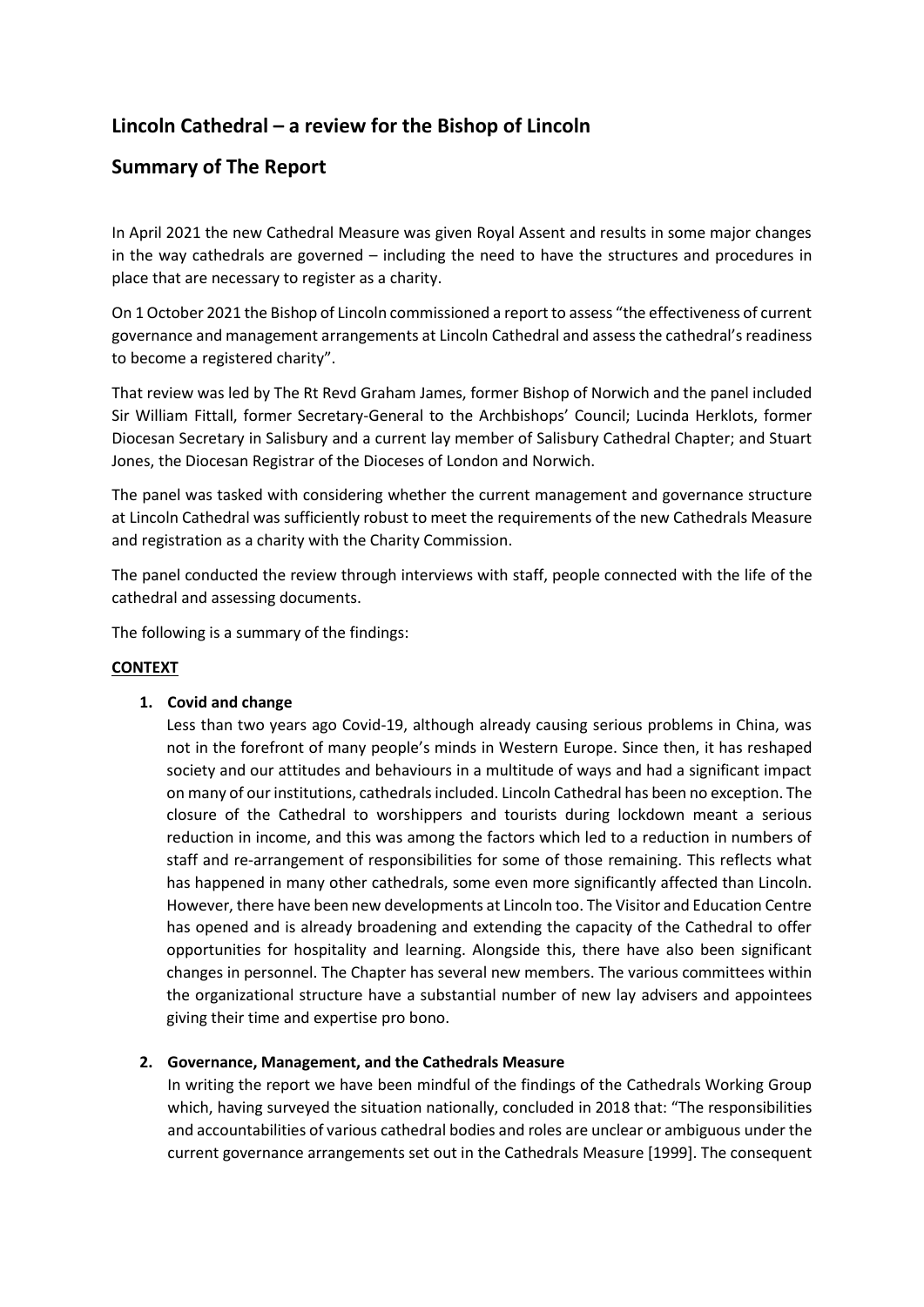confusion of governance and management has increased both operational and financial risks for the cathedral sector."

The Working Group produced a series of recommendations that were largely accepted by the General Synod and incorporated into the Cathedrals Measure 2021. One of the consequences of the new legislation is that cathedrals will need to register as charities with the Charity Commission. Cathedral chapters have always been charitable corporations but, like bishops, they have until now stood outside the system of registration with the Commission. This will shortly change, bringing cathedrals into line with diocesan boards of finance and parochial church councils of churches with an annual income of more than £100k, which are already registered charities.

In assessing current arrangements at Lincoln, it is important, therefore, to maintain a sense of perspective. Governance and management arrangements have been found wanting in the cathedral sector more generally. We have been mindful of the need not to judge Lincoln by standards which many other cathedrals in the country would not yet meet. In fact, Lincoln should take credit, in our judgement, for the journey of reform and modernisation on which it has travelled over the past few years, a journey entirely in line with the direction recommended by the Cathedrals Working Group and now enshrined in new legislation.

The Dean's experience as a non-executive director of the Ecclesiastical Insurance Group from 2012 to 2020 has contributed to her well-developed insight into the distinction between governance and management which she has sought to bring to fruition when initiating change in these areas at Lincoln since her arrival in 2016.

## **3. Recent history at Lincoln Cathedral**

When Christine Wilson became Dean in 2016, she inherited an institution that faced substantial challenges including being the only cathedral on Historic England's At Risk Register, having work to do to keep income and costs in balance, and being well behind best contemporary practice in the management and maintenance of its substantial property portfolio, which includes 86 buildings many of which are grade 1 listed.

In addition, a particular emphasis seems to have been attached in the past to ensuring that those appointed to Chapter were representative of the wider county, diocese and cathedral community. While there was value in this, there had been a more limited focus on the need to secure a good mix of professional skills and experience relevant to the specific tasks of cathedral governance.

The new Dean understood the challenges and set out to address them, including securing Chapter agreement to some strategic themes and priorities and together with the newly appointed Chapter Clerk introducing a number of organisational structure and systems changes through which to bring about more corporate accountability.

The period since the first lockdown began in March 2020 has, of course, been hugely challenging for all cathedrals, not least those which, like Lincoln, normally rely on visitors for a significant part of their income. The challenges were exacerbated for Lincoln, partly because Covid hit while it was engaged in a complex £16m development project to create a new Visitor and Education Centre.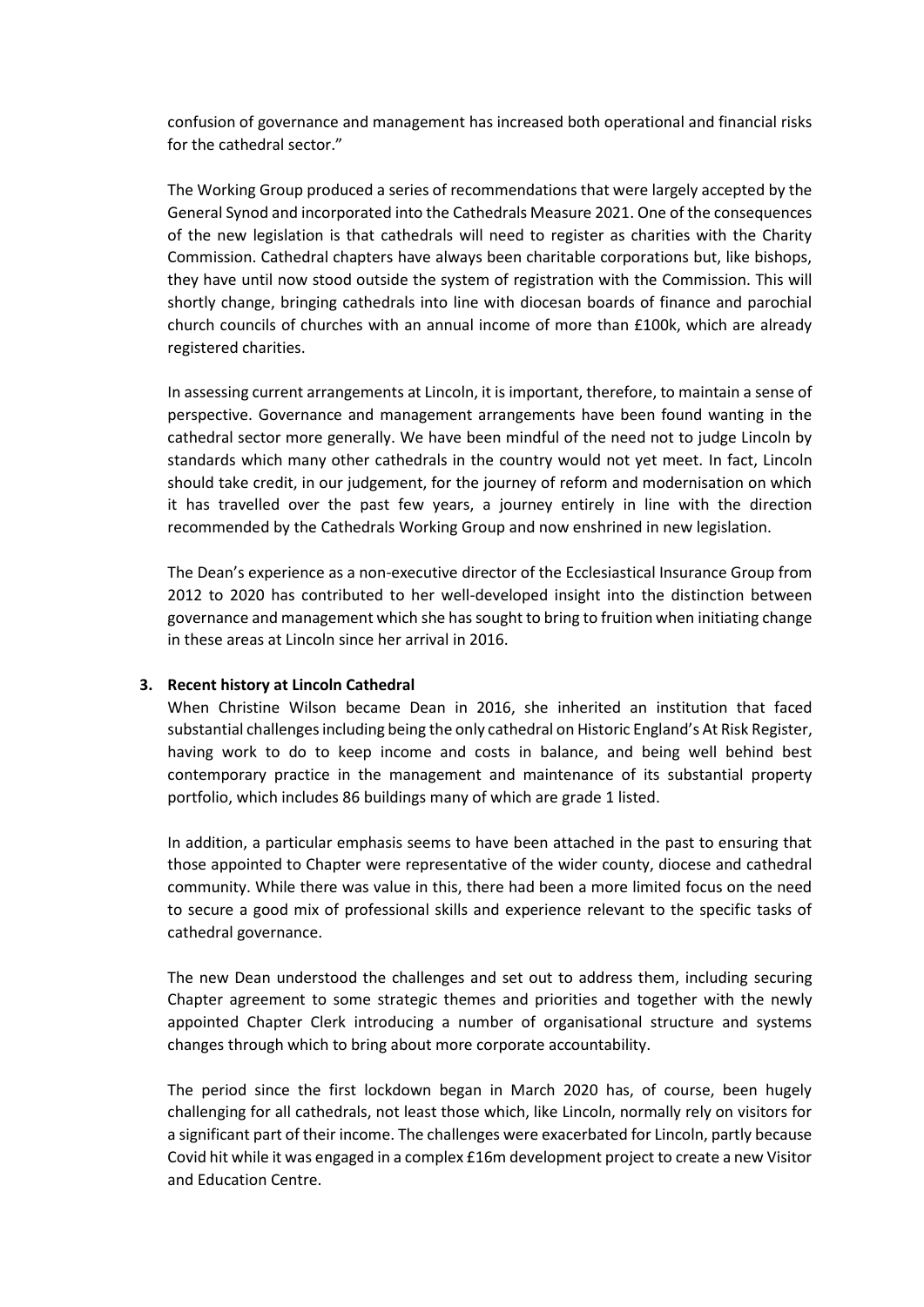#### **THE CURRENT SITUATION**

### **1. Staff**

It is worth, therefore, underlining the fact that Lincoln Cathedral has come through the past 18 months remarkably well. The new Visitor and Education Centre is open and due to be fully operational in March 2022. The process of furloughing and in some cases making staff redundant, painful though it was for all concerned, seems to have been managed as conscientiously and fairly as possible in the circumstances. The Dean and Chapter are very aware that staff morale is fragile and, now restrictions have eased, the Dean is making every effort to 'walk the floor' and talk to staff more frequently.

Grants received during Covid have been put to good use. A new HR system has been introduced which has greatly improved HR processes. The recently appointed HR manager is also part of wider investment in people, performance and training, both for staff and volunteers. A Remuneration Committee has been formed. The Cathedral's policies have recently been reviewed and updated as have the terms of reference for all committees. Members of committees now have role descriptions. Good progress has been made in recruiting committee members with appropriate skills and experience. There is a clear organisational and governance structure showing lines of responsibility and accountability.

## **2. Finances**

Our consideration of the latest report and accounts lead us to conclude that the finances of the cathedral have been well managed through all the disruptions of the past couple of years. While an institution with such large ongoing fabric maintenance costs as Lincoln is never likely to feel financially secure, the balance sheet is in good shape and income exceeded expenditure, both restricted and unrestricted, in the year to 31 March 2021. There continue to be challenges in the provision of timely and user-friendly financial monitoring information, but the Audit Committee and the Auditors are satisfied that good financial controls are in place.

#### **3. Current governance and management**

Many aspects of the Chapter's current way of working seem to us to be impressive and entirely in line with the thinking that inspired the recent Synod legislation. The Chapter membership has changed almost completely in the last two years. Following a skills audit and the creation of role descriptions, members have been appointed for their specific professional credentials and to contribute where different areas of expertise are required - such as finance, legal, commercial, environmental and estates. Each lay member works with a nominated executive officer to champion specific areas of work and to offer strategic support whilst being clearly non-executive. This arrangement enables Chapter members to be more visible to staff, has enhanced performance and provided external oversight and expertise. In particular, the Chapter, supported by its Audit Committee, is fully seized of the importance of risk management.

The establishment of the Audit Committee in 2018, under the chairmanship of a former chief constable and member of HM Inspectorate of Constabulary, was an important development. The Committee, which is appropriately not a sub-committee of the Finance Committee, but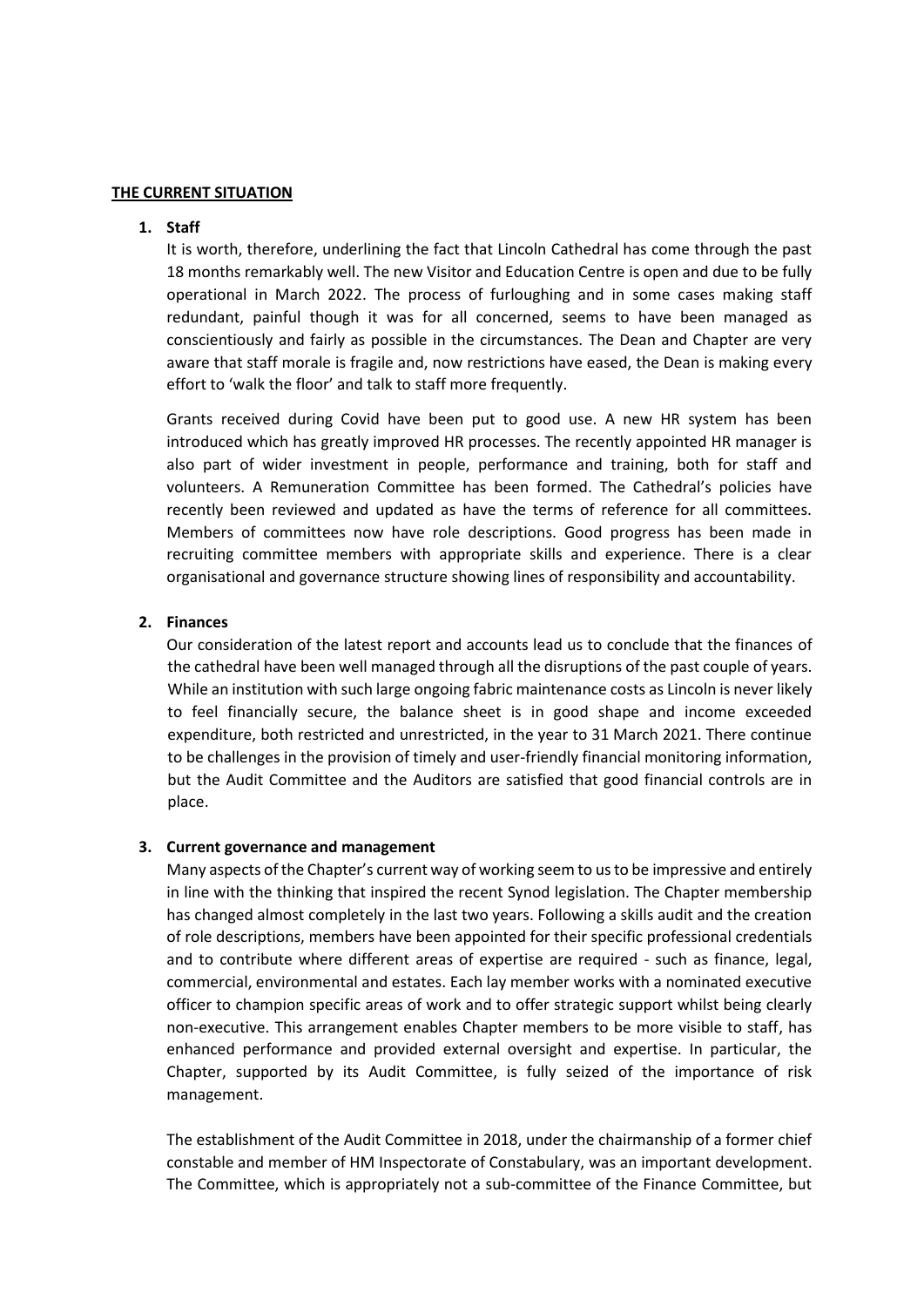works independently, identified three priorities - providing professional oversight of finance, increasing the emphasis on risk management and engaging in a complete overhaul of security arrangements. It has pursued these objectives tenaciously and effectively.

The Chapter has also recently established a Nominations and Development Committee, entirely in line with the demands of the Cathedrals Measure. This should enable a more considered approach to the appointment of people to the various cathedral bodies, including looking carefully to ensure balance, a good skill mix and the avoidance of either group think or conflicts of interest.

An executive team was initially created as an operational action group to manage the handling of the pandemic. This has now become the senior management group for the cathedral. It meets fortnightly and is the co-ordinating group to ensure delivery of the priorities set by Chapter, to review and update the risk register and progress the action logs from the various sub-committees. While it is too soon to assess its effectiveness, its creation bodes well for securing that clarity between governance and management which the new Measure has been designed to achieve.

In addition, the cathedral has just been subject to a comprehensive safeguarding audit process from the Social Care Institute for Excellence. The final copy of the report is not yet available, but we have seen a late draft, which, while identifying areas where more work is needed, finds that strategic leadership of safeguarding at the cathedral is good and operational leadership strong. It is a tribute to the Dean and Chapter and the Cathedral Safeguarding Officer that such a positive report has been received.

We were somewhat surprised to discover that the Lincoln Cathedral Community Association (which is distinct from the Association of Friends of Lincoln Cathedral) appears to have a measure of autonomy that is greater than would be found in other English cathedrals. As we understand it, in many cases members of the cathedral congregation and community donate directly to the Association which then decides what to pass over to the Dean and Chapter.

Whatever the reason for their establishment and while we recognize that reforming such practices may not be entirely straightforward, it does seem to us that the way in which the Association and the Dean and Chapter relate creates an inevitable measure of distance between the Dean and Chapter and the congregation/community.

#### **4. Communications**

It is not surprising that communications have been difficult to do well given the various challenges of the past few years. But there is now a pressing need to raise the game across the board - in communications with and between the staff and volunteer teams, and with the wider cathedral community and the diocese which the Cathedral seeks to serve. The Cathedral's 'Transform and Thrive' programme focusses upon the central importance of people in delivering the cathedral's mission. We detected no reluctance to address this issue nor any shortage of relevant skills. Nevertheless, the challenge is significant. This is an area where, if it could be made available, some short-term financial assistance from the Commissioners to design improved communications structures and make them operationally effective would, in our view, be money very well spent.